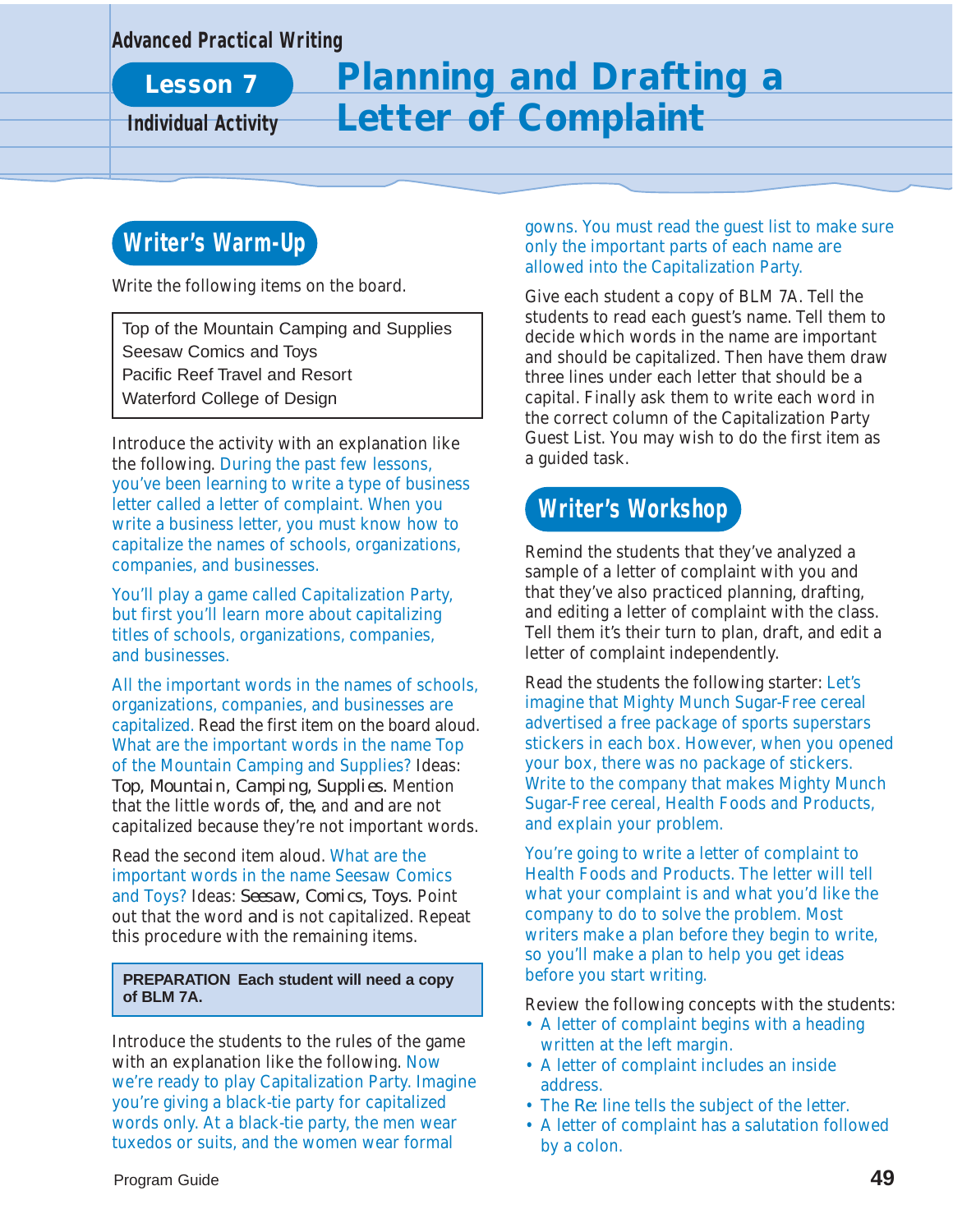- Each paragraph in the body of a letter of complaint is indented.
- A letter of complaint ends with a closing followed by a comma and a legible signature followed by a name typed or printed in full.
- The *cc:* line names other people who will receive a copy of the letter.

### **Brainstorming**

**PREPARATION Each student will need a blank copy of BLM 6A.**

Ask the students to think of ways to describe their complaint about the missing sticker package and to record them on the organizer in the column headed "Identification of Complaint."

What reasons do you have for being upset? Ideas: *I bought this box of cereal just to get the stickers. I trusted the company to provide the promised stickers.* How does the missing sticker packet affect you personally? Ideas: *I was looking forward to starting a sticker collection. I have started a collection and needed these stickers to add to it.* Why is this situation unfair? Idea: *If stickers are advertised as being in the box, they should be there.* Have the students record their ideas on the graphic organizer under "Supporting Reasons."

Ask the students to list on the organizer a variety of supporting facts and examples about the missing sports superstars sticker package. How did you feel when you bought the cereal? Ideas: *I felt excited. I was eager to see the new stickers.* How did you feel when you opened the cereal box and found no stickers? Idea: *I felt disappointed.* Why might the stickers be missing? Idea: *The machine that packages the cereal might not have been working properly.* Have the students record their ideas on the graphic organizer under "Supporting Facts and Examples."

What are some suggestions you might give for getting the stickers that were promised on the outside of the box? Idea: *The cereal company could send the missing package of stickers in the mail.* What suggestions could you give for preventing this problem from happening to other people? Ideas: *Put the stickers at the top of the box. Have an inspector make sure the stickers are in each box. Provide a form on the box for*

*people to mail if they want to get the stickers.* Have the students record their ideas on the graphic organizer. What is a way you may be able to help solve the problem? Ideas: *I could put a self-addressed stamped envelope inside my letter to make it easier for the company to send me the stickers. I could visit the office of the company to pick up the stickers.*

## **Drafting a Letter of Complaint**

Explain to the students that in this part of the lesson they'll write their letter of complaint on lined paper. Remind them to leave every other line blank for editing.

Guide the students through the process of writing a letter of complaint. Remind them to begin each line of the heading at the left margin. You're ready to begin writing. The heading will be your home address. Write your street address as the first line of your heading. What will you remember when you write a street name? Idea: *Start each word in the name of the street with a capital letter.* Write your city and state abbreviation as the second line of your heading. What should you remember to do when you write the name of a city and a state abbreviation? Idea: *The name of the city should be capitalized. Both letters of the state abbreviation should be capital letters. No periods should be used.* What punctuation mark should you put between the name of the city and the state abbreviation? *A comma.* Write your zip code after the state abbreviation. If the students don't know the zip code, have them write the first three numbers of the school zip code and leave a space. They may ask someone for this information before they edit their letters.

What's today's date? Write today's date as the third line of your heading. How does the name of a month start? *With a capital letter.* What punctuation mark is used to separate the day and the year? *A comma.* Skip two or three lines.

The inside address will begin with the name of the business to which you're writing your letter of complaint. You'll send your letter to Health Foods and Products. Write *Health Foods and Products* as the first line of the inside address. Write the name on the board to assist the students with spelling. What important words need capital letters? Ideas: *Health, Foods,*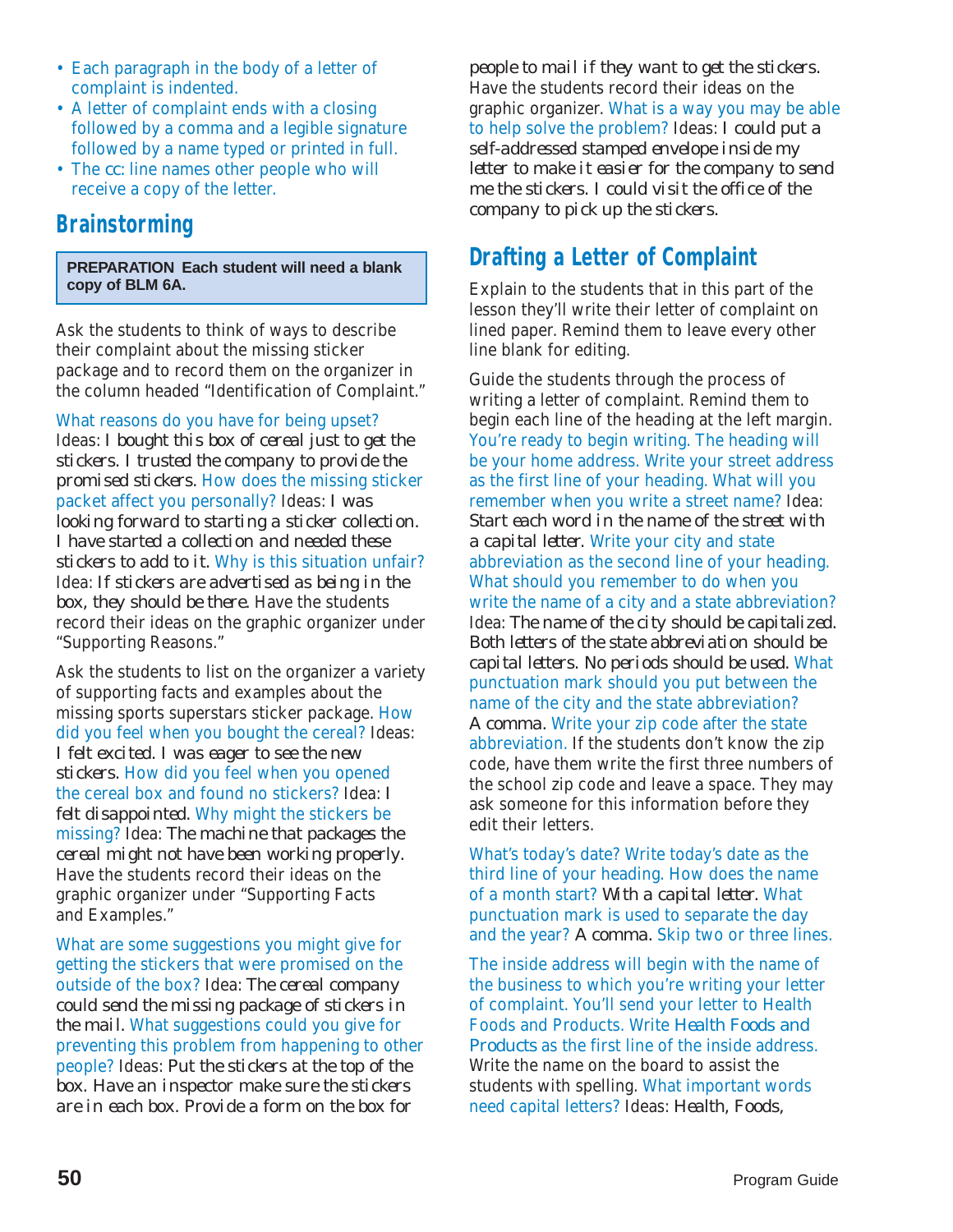*Products.* Yes, the word *and* doesn't need a capital letter. The street address will be 2632 Terrence Street. Write the address on the board. Write the street address as the second line of the inside address. What will you remember when you write a street name? Idea: *Start each word in the street name with a capital letter.* The company is located in (your city, your state). Write the city and state as your third line. What should you remember when you write the name of a city and a state abbreviation? *The name of the city should be capitalized. Both letters of the state abbreviation should be capital letters. No periods are used.* What punctuation mark should you put between the name of the city and the state abbreviation? *A comma.* Write the zip code after the state. Skip one line.

Remind the students that a business letter often uses an abbreviation for the word *regarding* to state the subject of the letter. What's the abbreviation for the word *regarding? Capital* Re-*colon.* What's the subject of your letter? Write it on the *Re:* line. The subject should not be a complete sentence. Skip one line.

What is the salutation a writer uses if he or she does not know the name of a specific person to whom to send a letter? *Dear Sir or Madam.* What words are capitalized when we write this salutation? Ideas: *Dear, Sir, Madam.* What punctuation mark follows this salutation? *A colon.* Write the salutation with correct capitalization and punctuation. Skip one line.

Now you're ready to write the body of your letter of complaint. Remember to indent each paragraph. For your opening sentence, you'll tell the person receiving your letter at Health Foods and Products how much you appreciate and enjoy the products the company makes. Write the opening sentence of your letter.

The next sentence of your first paragraph will tell Health Foods and Products about your complaint and the reasons for it. Look at the first column on your graphic organizer for help in writing one or two sentences that tell Health Foods and Products what your complaint is. Look at the second column for help in writing two or more sentences giving the reasons for your complaint. Allow time for the students to write. Circulate among them, offering encouragement and assistance. Skip one line.

Your second paragraph will give Health Foods and Products some supporting facts and examples about the missing sports superstars stickers that were advertised on the outside of the Mighty Munch cereal package. Look at your graphic organizer for help in writing two or three sentences that give supporting facts and examples about the missing stickers. Allow time for the students to write. Circulate among them, offering encouragement and assistance. Skip one line.

Your third paragraph will suggest to Health Foods and Products how it could help solve the problem of the missing stickers. Look at your graphic organizer for help in writing two or three sentences that suggest how Health Foods and Products could be part of the solution and how you could help solve the problem. Allow time for the students to write. Circulate among them, offering encouragement and assistance. Skip one line.

Your last paragraph will be a sentence that tells Health Foods and Products you appreciate the time the staff will take to read your letter and to address your complaint. Include a sentence telling how the company can reach you. Allow time for the students to write. Circulate among them, offering encouragement and assistance. Skip one line.

You're ready to write the closing for your letter of complaint. What closing could you use? Ideas: *Yours truly, Sincerely, Sincerely yours.* Ask the students to choose a closing and add it to the letter. Remind them to use correct capitalization and punctuation. Skip one line.

Now you're ready to sign your name. Write your signature under the closing of your letter. Because a letter of complaint is a type of business letter, it's important to print your full name neatly under your signature.

Sometimes a business letter will be copied and given to appropriate people. The letters *c-c* with a colon are sometimes used at the end of a business letter followed by a list of names to tell the reader who else will be reading the letter. You're going to send a copy of this letter to the Customer Service Department. This is the title of a department, so each word will start with a capital letter. The Customer Service Department of a company is the department that makes sure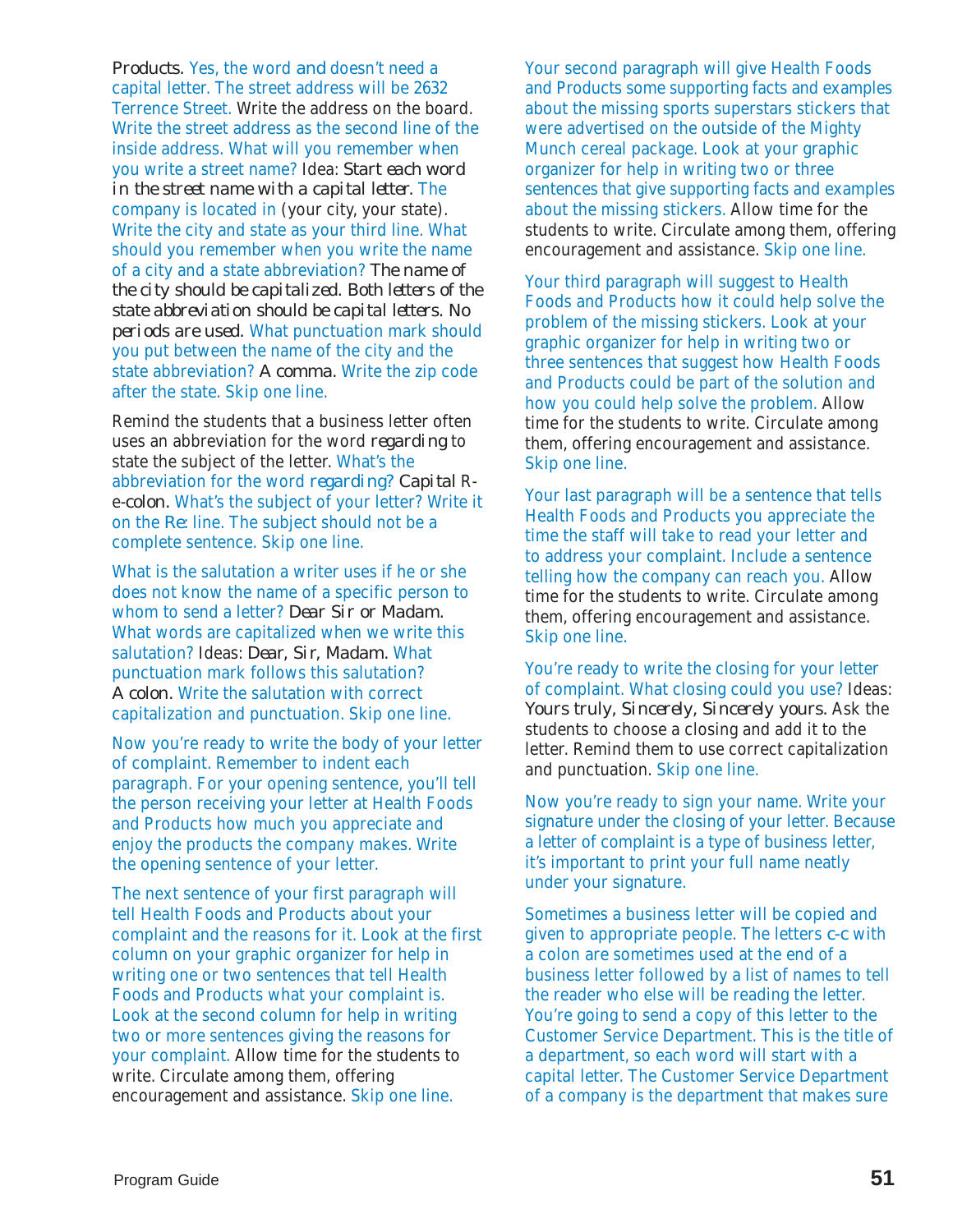#### the customers are happy. Write *c-c-*colon and *Customer Service Department* on the last line of your letter. Allow time for the students to write.

Explain to the students that next they'll review some things authors do to make their letters of complaint more effective. The students will need the draft of the letter of complaint for use in the next lesson. Remind them to put their drafts in their writing portfolios.

# **Writer's Workout**

**PREPARATION Each student will need a copy of BLM 7B.**

Explain to the students that the Writer's Workout will help them practice various writing skills. Have each student complete BLM 7B to reinforce the concept of capitalizing names of schools, organizations, and businesses.

Ask a student to read the instructions aloud. Explain any unfamiliar terms or vocabulary. If this task seems particularly difficult for your students, read the instructions to them as they follow along, and complete the first item as a guided task.

After the students have completed the Writer's Workout, review and discuss the answers with them.

| <b>Guest Name</b>                                                                        | Yes, these words<br>may join the<br><b>Capitalization Party.</b> | Sorry, these words<br>are not invited to the<br><b>Capitalization Party.</b> |
|------------------------------------------------------------------------------------------|------------------------------------------------------------------|------------------------------------------------------------------------------|
| nelia's beauty salon                                                                     | Nelia's, Beauty, Salon                                           |                                                                              |
| seifert's school of<br>business                                                          | Seifert's, School,<br><b>Business</b>                            | Ωf                                                                           |
| coast emergency<br>medical services center                                               | Coast, Emergency,<br><b>Medical, Services, Center</b>            |                                                                              |
| castle security and<br>alarm services                                                    | Castle, Security,<br>Alarm, Services                             | and                                                                          |
| the dove and olive<br>restaurant                                                         | Dove, Olive,<br><b>Restaurant</b>                                | the, and                                                                     |
| dogs and cats pet<br>supplies and<br>doggie wash                                         | Dogs, Cats, Pet,<br>Supplies, Doggie,<br><b>Wash</b>             | and, and                                                                     |
| united nations educational, United, Nations,<br>scientific, and cultural<br>organization | Educational, Scientific,<br>Cultural, Organization               | and                                                                          |
| Program Guide                                                                            |                                                                  | 53                                                                           |

|        | <b>Writer's Workout</b>                                                                                                 | <b>BLM7B</b> |
|--------|-------------------------------------------------------------------------------------------------------------------------|--------------|
| Part 1 | Read each item. Use proofreading marks to correct capitalization<br>errors. Write each sentence correctly on the lines. |              |
|        | 1. Ty took his bad-mannered dog to mulligan's dog obedience and training school.                                        |              |
|        | Ty took his bad-mannered dog to Mulligan's Dog Obedience and Training School.                                           |              |
|        | 2. Mr. Monroe took his phone to linda's advice video and cellular for repairs.                                          |              |
|        | Mr. Monroe took his phone to Linda's Advice Video and Cellular for repairs.                                             |              |
|        | 3. Sarah takes piano lessons at vivo and allegro studio of music.                                                       |              |
|        | Sarah takes piano lessons at Vivo and Allegro Studio of Music.                                                          |              |
|        | 4. The south shore college of the arts is holding classes in watercolor painting.                                       |              |
|        | The South Shore College of the Arts is holding classes in watercolor painting.                                          |              |
|        |                                                                                                                         |              |
|        | 5. The wilderness committee of western north america wants to save our forests.                                         |              |
|        | The Wilderness Committee of Western North America wants to save our forests.                                            |              |
|        |                                                                                                                         |              |
|        | Part 2 Read each item. Check the box if the item is correctly capitalized.                                              |              |
|        | May Street Film and Cartoon Agency                                                                                      |              |
|        | □ Laroza And Rumsfeld Legal services                                                                                    |              |
|        | $\Box$ Green Thumb gardening and lawn Company<br>Red Cross Society                                                      |              |
|        |                                                                                                                         |              |
|        | $\Box$ Carlton College of art and design                                                                                |              |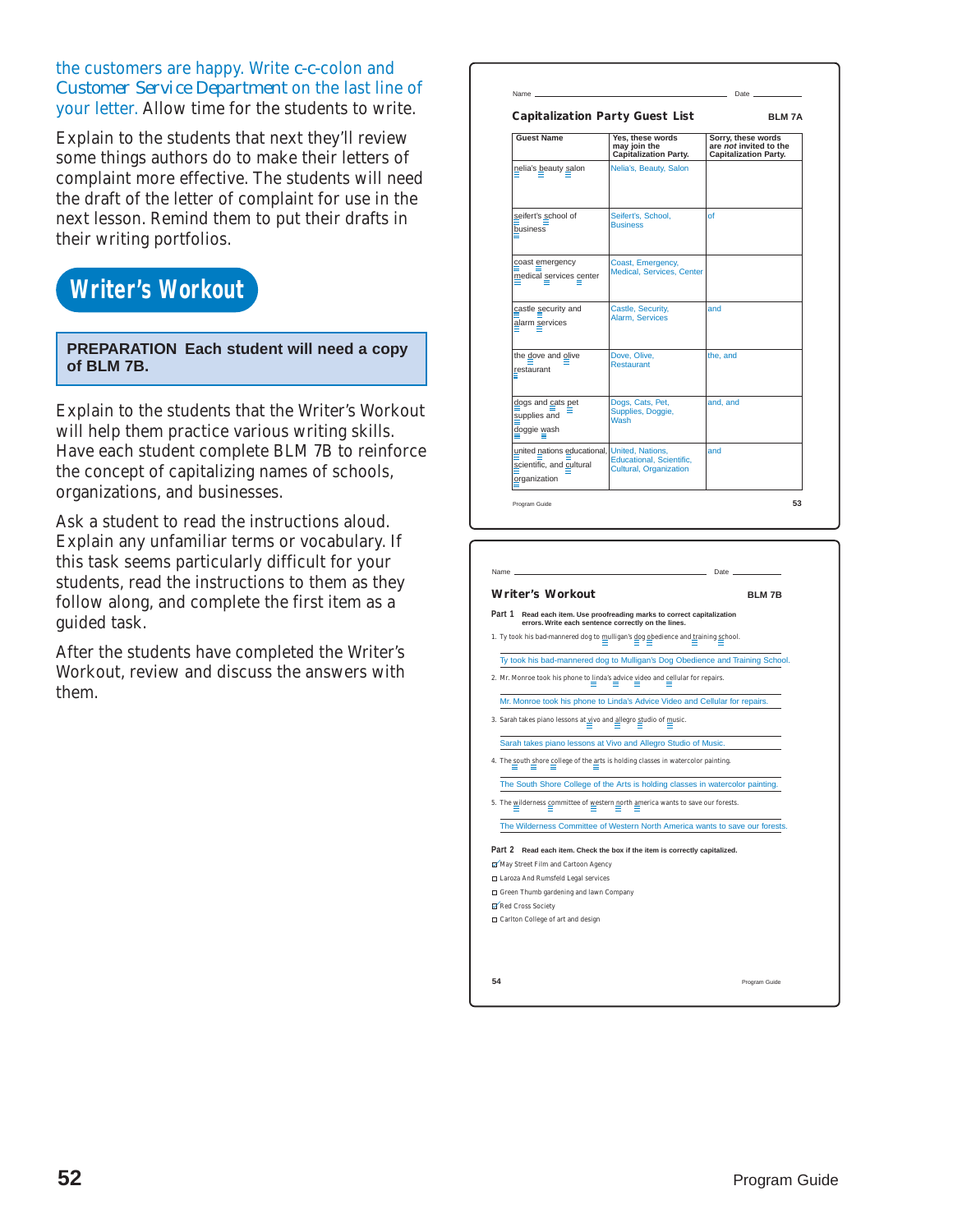# **Capitalization Party Guest List BLM 7A**

| <b>Guest Name</b>           | Yes, these words<br>may join the<br><b>Capitalization Party.</b> | Sorry, these words<br>are not invited to the<br><b>Capitalization Party.</b> |
|-----------------------------|------------------------------------------------------------------|------------------------------------------------------------------------------|
| nelia's beauty salon        |                                                                  |                                                                              |
| seifert's school of         |                                                                  |                                                                              |
| business                    |                                                                  |                                                                              |
| coast emergency             |                                                                  |                                                                              |
| medical services center     |                                                                  |                                                                              |
| castle security and         |                                                                  |                                                                              |
| alarm services              |                                                                  |                                                                              |
| the dove and olive          |                                                                  |                                                                              |
| restaurant                  |                                                                  |                                                                              |
| dogs and cats pet           |                                                                  |                                                                              |
| supplies and                |                                                                  |                                                                              |
| doggie wash                 |                                                                  |                                                                              |
| united nations educational, |                                                                  |                                                                              |
| scientific, and cultural    |                                                                  |                                                                              |
| organization                |                                                                  |                                                                              |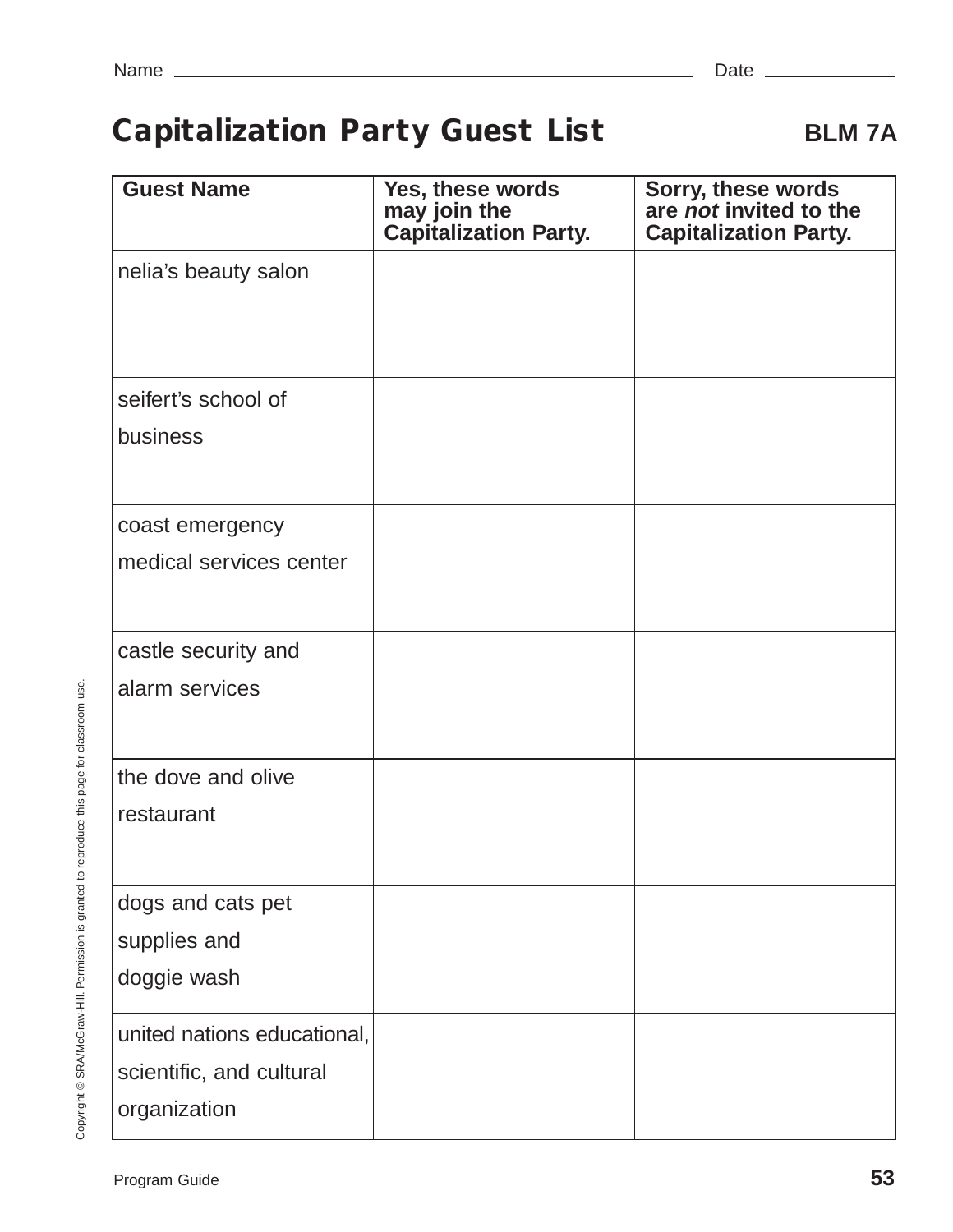# Writer's Workout **BLM 7B**

- **Part 1 Read each item. Use proofreading marks to correct capitalization errors. Write each sentence correctly on the lines.**
- 1. Ty took his bad-mannered dog to mulligan's dog obedience and training school.

2. Mr. Monroe took his phone to linda's advice video and cellular for repairs.

- 3. Sarah takes piano lessons at vivo and allegro studio of music.
- 4. The south shore college of the arts is holding classes in watercolor painting.

the control of the control of the control of the control of the control of the control of the control of the control of the control of the control of the control of the control of the control of the control of the control

5. The wilderness committee of western north america wants to save our forests.

**Part 2 Read each item. Check the box if the item is correctly capitalized.**

- $\Box$  May Street Film and Cartoon Agency
- $\Box$  Laroza And Rumsfeld Legal services
- $\Box$  Green Thumb gardening and lawn Company
- □ Red Cross Society
- $\Box$  Carlton College of art and design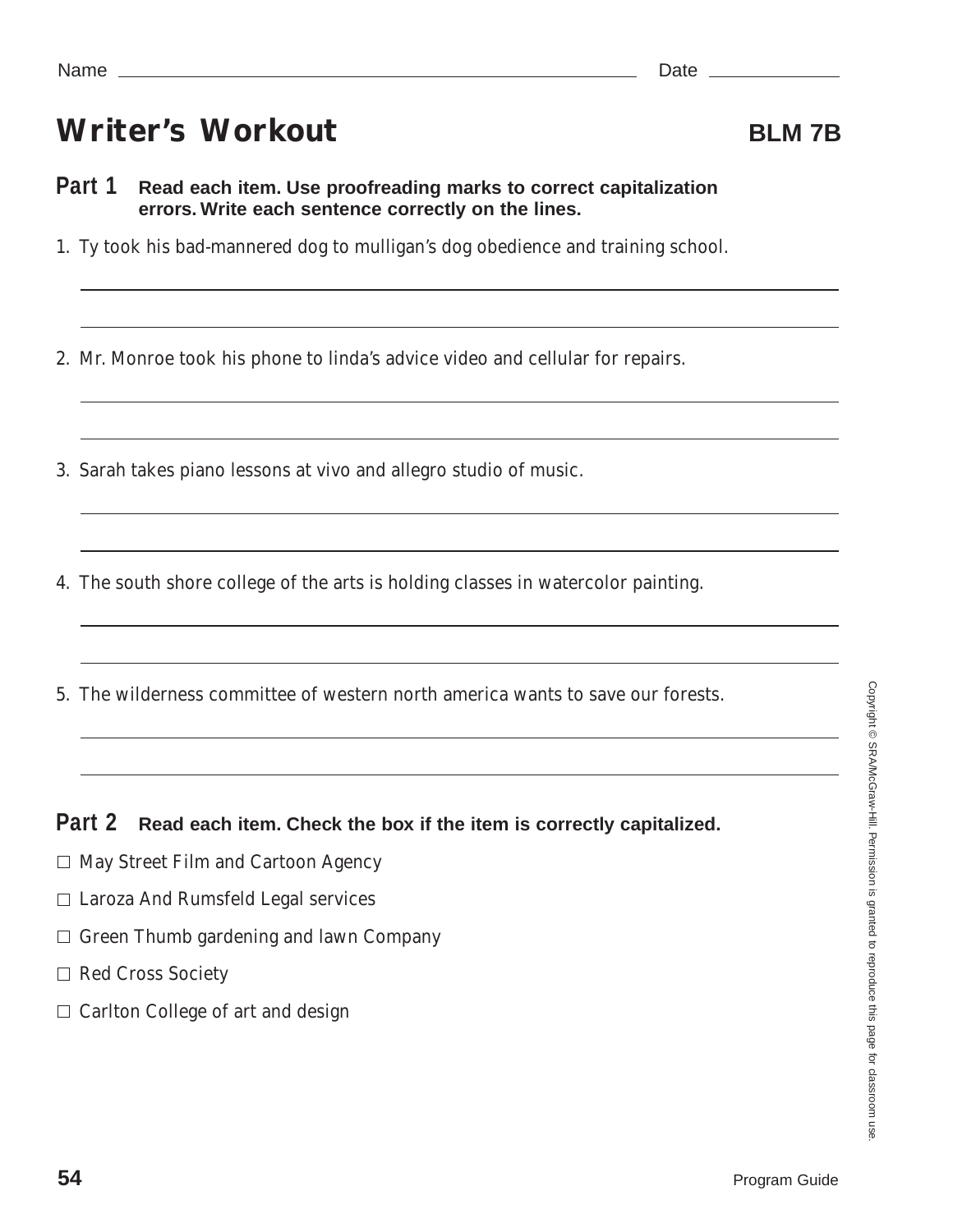#### **Advanced Practical Writing**

# **Lesson 8 Editing a Letter Individual Activity of Complaint**

# **Writer's Warm-Up**

Write the following items on the board.

Spanish, Hawaiian, Punjabi Ethiopian, Canadian, Swedish

Introduce the activity with an explanation like the following. During the last lesson, you learned to capitalize the names of schools, businesses, companies, and organizations. Names of languages, religions, ethnic groups, and nationalities are also capitalized. Nationalities are terms that refer to the countries people come from. If you come from the United States of America, you're American. If you come from Mexico, you're Mexican. If you come from China, you're Chinese.

Read the list of items on the board to the students. The words *Spanish, Hawaiian,* and *Punjabi* are the names of languages, so they're capitalized. The words *Ethiopian, Canadian,* and *Swedish* are nationalities, so they're capitalized.

Write the following sentences on the board.

The russian community center is holding a multicultural dinner with greek, moroccan, portuguese, and lebanese food.

Lucia is mexican american, but she is learning to speak japanese at school.

When Luis went to see his aunt, they spoke in spanish.

Read the first sentence to the students. What are the words that should be capitalized in this sentence? *Russian, Greek, Moroccan, Portuguese, Lebanese.* Why should these words be capitalized? Idea: *They are the names of nationalities.* Repeat for the remaining sentences. (*Mexican American* refers to an ethnic group; *Japanese* and *Spanish* are languages.)

### **Writer's Workshop**

**PREPARATION The students will need the graphic organizer and the letter of complaint they wrote in Lesson 7, lined paper, and their writing portfolios.**

Introduce the students to the editing process with an explanation like the following. We're going to talk about some ways to improve your letter of complaint. One way authors improve their writing is by editing. Read your letter of complaint to yourself. Now we'll think about some ways you can edit your letter of complaint to make it more effective. An effective piece of writing is a successful piece of writing. How would you know if your letter of complaint is effective? Idea: *The company would do something to solve the problem I wrote about.*

### **Using Precise and Compelling Language**

When you're writing a letter of complaint, you want to encourage the reader to act quickly to solve the problem. Using compelling, precise language helps convince your reader that your complaint is important and that the reader should act to solve the problem as soon as possible.

Read the following paragraph to the students.

I am not happy that your restaurant served me food with a bug in it. I'm sure this was an accident, but I didn't have much of an appetite after looking at it.

Are you convinced someone should act fast to satisfy this complaint? *No.* Read the second version of the paragraph to the students.

I am disgusted that your restaurant served me food with a fried spider in it. I'm sure this was an accident, but looking at the crispy spider legs in my dinner took away my appetite.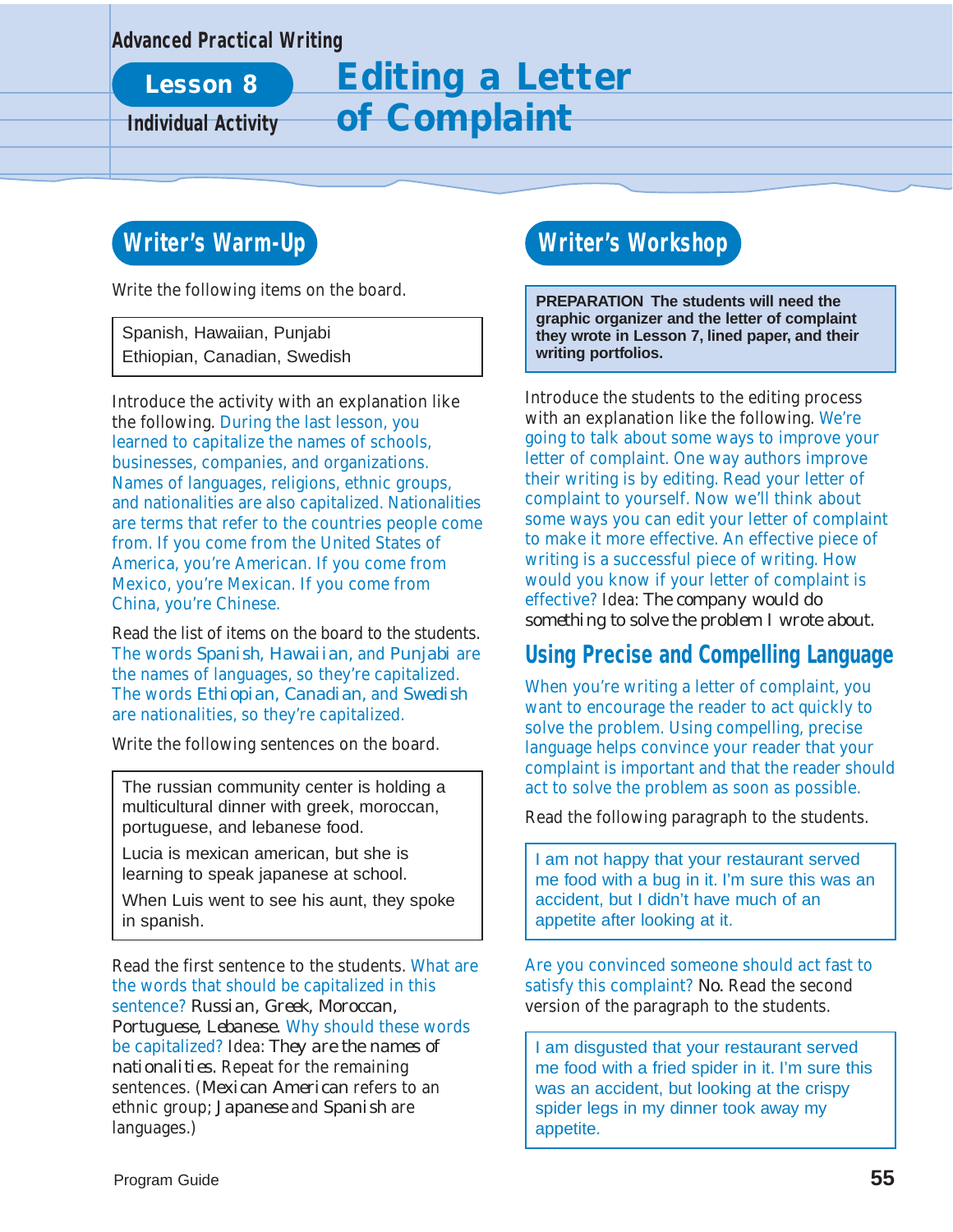The general ideas are the same, but the language in the second paragraph is descriptive, precise, and compelling.

Instruct the students to look at the language in each sentence in their letters of complaint. If a sentence does not use descriptive and precise language, tell them to think of different words or phrases that might compel the reader to act right away. Remind the students to use the proofreading mark for deleting a word to eliminate words that are vague and a caret to insert more specific replacement words.

### **Eliminating Slang Words and Using Formal Language**

Explain that a business letter should not use slang. Slang words and expressions are the kinds of words you might use on the playground or when you're with your friends. When you write a business letter, you must use formal language. Formal language uses the kinds of words you use when you're speaking in the classroom, when you're giving a speech, or when you're writing a business letter. Read the following sentence to the students.

I will grab some eats after I run to the store.

What are some slang words or expressions in this sentence? Ideas: *grab some eats, run to the store.* Ask the students to listen to the second version of the sentence.

I will buy some food after I have finished shopping at the store.

This sentence uses more formal language. What formal language did the writer use to say *grab some eats? Buy some food.* What formal language did the writer use to say *run to the store? Have finished shopping at the store.*

Instruct the students to look at the language in each sentence in their letter of complaint. If a sentence does not use formal expressions and language, ask the students to think of different words or phrases that are more formal. Tell the students to use the proofreading mark for deleting words to eliminate words and expressions that use slang and a caret to insert replacement words or expressions. Circulate among the students, helping them find any slang words or phrases.

Turn to the Writer's Guide for instructions for leading the students through the proofreading, publishing, and presenting steps of the writing process. The Writer's Guide also gives suggestions for using technology in the writing process.

# **Writer's Workout**

**PREPARATION Each student will need a copy of BLM 8.**

Explain to the students that the Writer's Workout will help them practice various writing skills. Have each student complete BLM 8 to reinforce the concept of capitalizing the names of languages, nationalities, ethnic groups, and religions.

Ask a student to read the instructions aloud. Explain any unfamiliar terms or vocabulary. If this task seems particularly difficult for your students, read the instructions to them as they follow along, and complete the first item as a guided task.

After the students have completed the Writer's Workout, review and discuss the answers with them.

| <b>Writer's Workout</b>                                                                                                                                                                                                                                                                                                                                                                       | BLM <sub>8</sub> |
|-----------------------------------------------------------------------------------------------------------------------------------------------------------------------------------------------------------------------------------------------------------------------------------------------------------------------------------------------------------------------------------------------|------------------|
|                                                                                                                                                                                                                                                                                                                                                                                               |                  |
| Part 1<br>Read each sentence. Use proofreading marks to correct<br>capitalization errors. Write the sentence correctly on the lines.                                                                                                                                                                                                                                                          |                  |
| 1. When Uriah traveled, she met inuit people from the Arctic.                                                                                                                                                                                                                                                                                                                                 |                  |
| When Uriah traveled, she met Inuit people from the Arctic.                                                                                                                                                                                                                                                                                                                                    |                  |
| 2. Dominic's mother is portuguese; his father is chinese.                                                                                                                                                                                                                                                                                                                                     |                  |
| Dominic's mother is Portuguese; his father is Chinese.                                                                                                                                                                                                                                                                                                                                        |                  |
| 3. Jerusalem is a holy city to muslims, christians, and jews.                                                                                                                                                                                                                                                                                                                                 |                  |
| Jerusalem is a holy city to Muslims, Christians, and Jews.                                                                                                                                                                                                                                                                                                                                    |                  |
| 4. Tony's favorite restaurant serves ukrainian pierogies and russian goulash.                                                                                                                                                                                                                                                                                                                 |                  |
| Tony's favorite restaurant serves Ukrainian pierogies and Russian goulash.                                                                                                                                                                                                                                                                                                                    |                  |
|                                                                                                                                                                                                                                                                                                                                                                                               |                  |
|                                                                                                                                                                                                                                                                                                                                                                                               |                  |
| Lily can speak Cantonese, Mandarin, English, and French.                                                                                                                                                                                                                                                                                                                                      |                  |
| Read the paragraph. Use proofreading marks to correct<br>capitalization errors.                                                                                                                                                                                                                                                                                                               |                  |
| My favorite mexican food is burritos, but I eat them with grated swiss cheese and fried                                                                                                                                                                                                                                                                                                       |                  |
|                                                                                                                                                                                                                                                                                                                                                                                               |                  |
|                                                                                                                                                                                                                                                                                                                                                                                               |                  |
| 5. Lily can speak cantonese, mandarin, english, and french.<br>Part 2<br>italian salami. I also like indian curry with greek olives. When I add hungarian paprika to<br>japanese sushi, my mother laughs at me, but it tastes so good! I think spanish tapas are<br>delicious with italian pizza, and chinese dim sum tastes good with swedish meatballs. I like all<br>combinations of food! |                  |